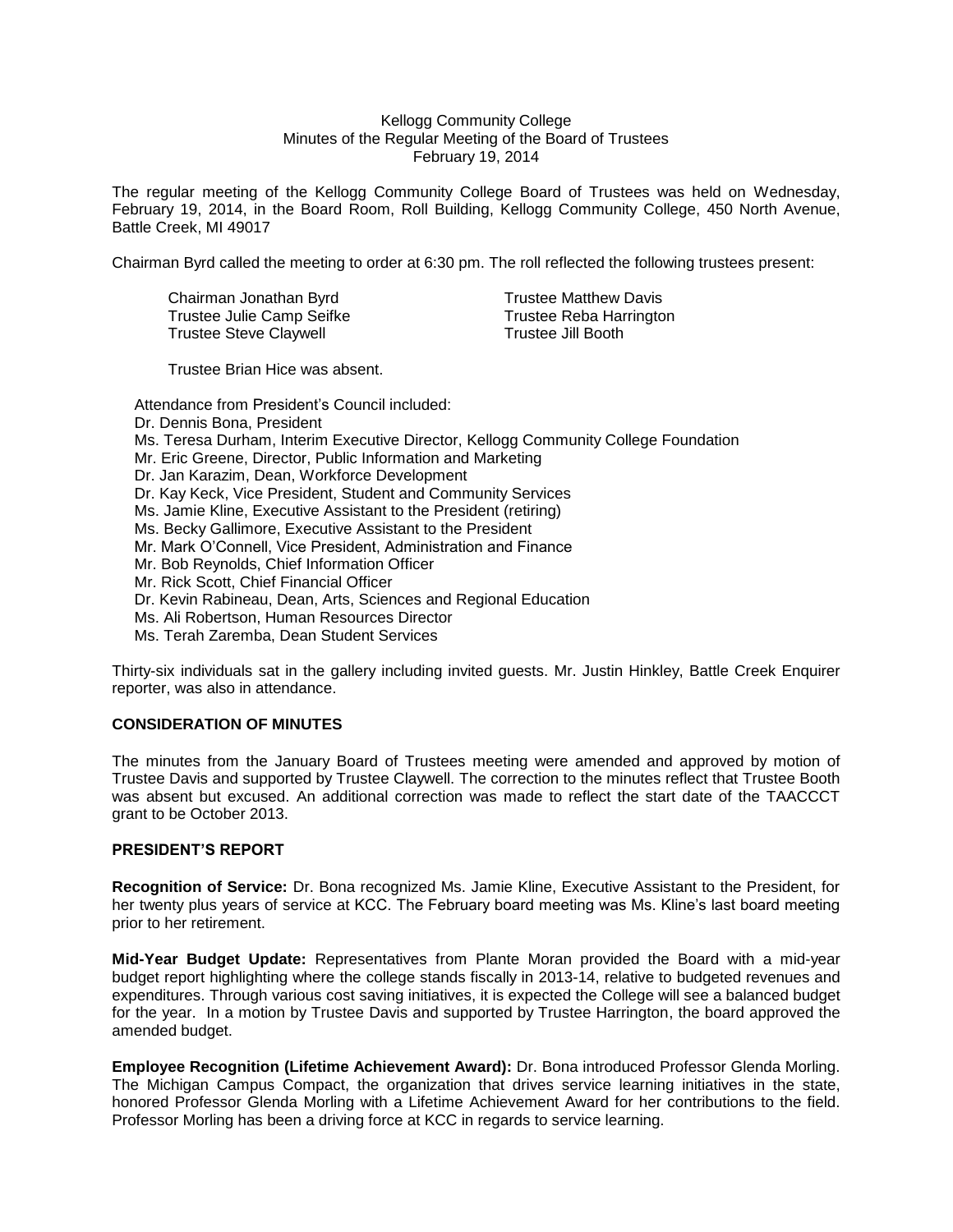**Student Recognition (5 in 5 Scholarship Recipient):** Ms. Gretchen Kohsmann was honored as a recipient of the Employment Group 5 in 5 Scholarship. This scholarship celebrates the 55<sup>th</sup> anniversary of the Employment Group. Ms. Kohsmann has been attending KCC for the past year and a half and has now been accepted into the nursing program.

**MCCA Initiatives:** Dr. Chris Baldwin from the Michigan Community College Association provided the Board with a brief overview of several initiatives that the MCCA is undertaking, designed to increase student success at Michigan community colleges. Kellogg Community College has been engaged in many of these initiatives. Dr. Bona recognized Ms. Colleen Wright for her work with the "Credit When Credit is Due" initiative, and Ms. Naomi Livengood and Ms. Karel Asbury for their work in regards to data collection. Several of the initiatives Dr. Baldwin presented start with data collection.

**Legislative Update:** Governor Rick Snyder's budget proposal for community college funding for the 2015 fiscal year shows a proposed 3.1% increase in base funding and some additional help with a MPSERS offset. The concern is that the Governor's proposal includes a provision that makes the increase in funding contingent on capping tuition increases to 3.2%. The Governor has also proposed \$50 million in competitive grants for community colleges to make skilled trades infrastructure/equipment improvements. If the grant survives the final cuts, KCC would attempt to get a piece of that funding to improve mechanical systems at the RMTC.

Chairman Jonathan Byrd spoke briefly of his trip to the ACCT legislative conference in Washington, DC. During a meeting with Representative Amash, Senator Stabinow and Senator Levin, Chairman Byrd communicated the importance of continuing to invest in community colleges.

**21st Century Update:** Mr. Mark O'Connell provided the Board with an update on the Binda Theatre and the Davidson building. Work on the Binda Theatre is progressing on schedule. Programming is being done for the Davidson building in an attempt to minimize disruptions.

On a related note, Mr. Richard Scott and Mr. Mark O'Connell will be attending a bond sale on February 25, 2014. KCC received a AA- credit rating which is a determining factor in the interest rate that will be paid. The AA- rating is very good.

**Kellogg Community College Foundation Report:** Dr. Bona provided the Board with an update regarding the business of the Kellogg Community College Foundation. Ms. Teresa Durham has been appointed interim director. The programming, activities, and business are carrying on as usual. Dr. Bona publicly thanked former director Ms. Ginger Cutsinger for her hard work at the foundation.

## **BOARD REPORTS AND REQUESTS**

**President's Mid-Year Evaluation:** Dr. Bona provided the Board with a mid-year update with respect to his goals for 2013-14. The Board was asked to respond with comments regarding his progress and the need to add or revise goals for the remainder of the year.

# **CITIZEN/STAFF REQUESTS – NON-AGENDA ITEMS**

**Kellogg Faculty Association (College Governance):** KFA President, Mr. Rod Price, presented the Board with plans to begin a faculty senate. While details are still being worked out, the preface is that this new subgroup of the KFA would present recommendations to the President and the Board.

On behalf of the KFA, Mr. Price expressed disappointment in the reorganization of the KCC Foundation.

## **ACTION ITEMS**

In a single motion by Trustee Davis and supported by Trustee Booth, the Board agreed to a consent agenda accepting the financial statements, scholarships and grants, and personnel items. Trustee Harrington abstained.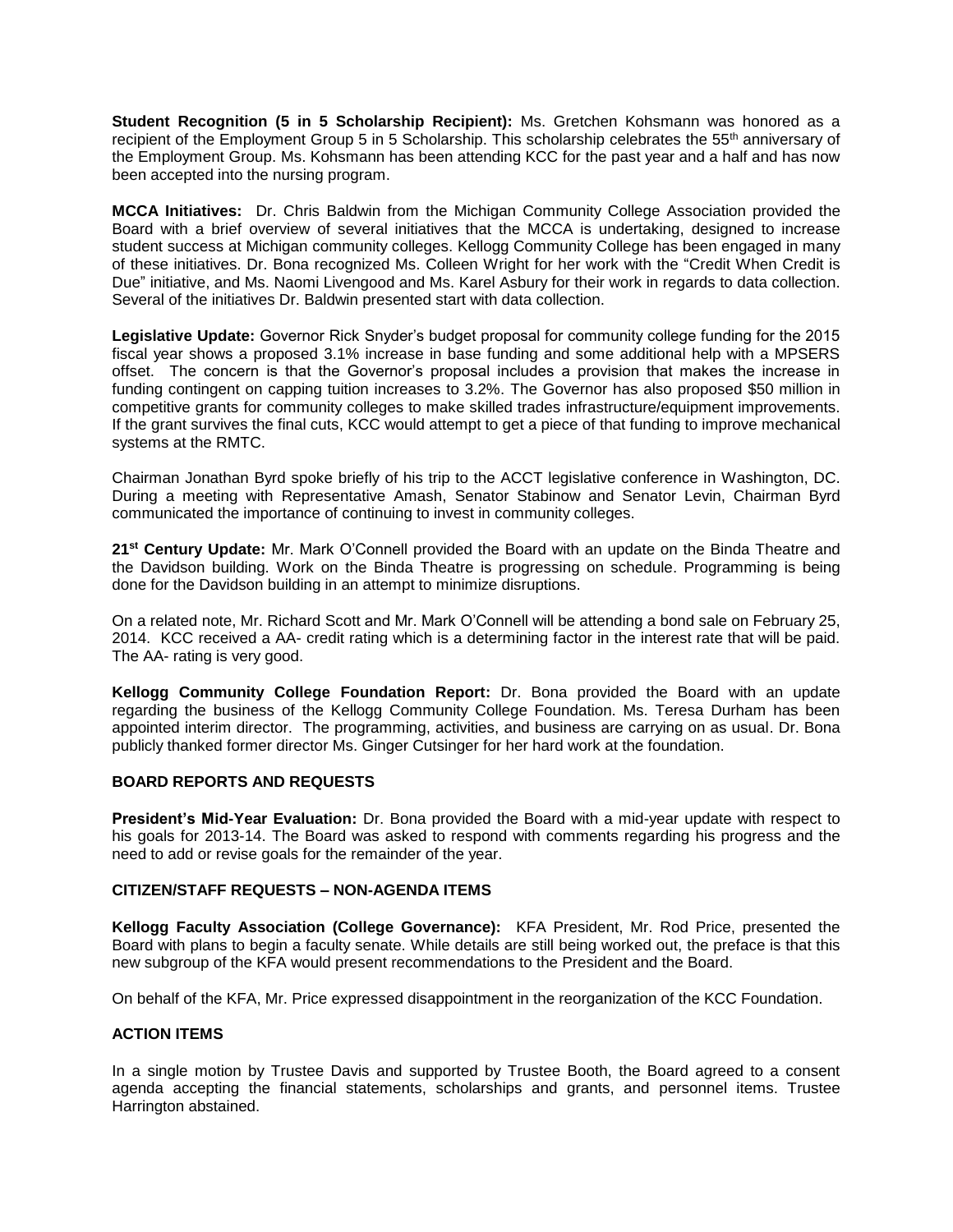**Financial Statements:** The Board approved the January financial statements as presented, including the expenditures for the month.

**Scholarships and Grants:** The Board approved scholarships this month totaling \$21,674.35. This brings the total for the fiscal year to \$206,708.40. The scholarships are accepted with great appreciation on behalf of the students and the College.

# *Private Scholarships (Restricted Funds)*

| Century Bank & Trust (Malovey Education Scholarship)<br>2,000.00 |  |
|------------------------------------------------------------------|--|
| Comerica Wealth & Institutional Management<br>1,650.00           |  |
| 3,000.00<br>Employment Group Holdings, Inc.                      |  |
| 4,149.35<br><b>Fresenius Medical Care</b>                        |  |
| 250.00<br>Hastings Area School System                            |  |
| 1,000.00<br><b>Hillsdale County Community Foundation</b>         |  |
| 225.00<br>Little Traverse Bay Bands of Odawa Indians             |  |
| 500.00<br>Maple Valley Memorial Scholarship Foundation           |  |
| 1,000.00<br>Michigan Dental Association Foundation               |  |
| 7,500.00<br>Nottawaseppi Huron Band of the Potawatomi            |  |
| 500.00<br>Pennfield Memorial Scholarship Fund                    |  |
| 1,000.00<br>Rosa L Parks Scholarship Fund                        |  |
| Scholarship AMERICA<br>2,125.00                                  |  |
| Trilogy Foundation, Inc.<br>500.00                               |  |

**Personnel Items:** The Board approved the following personnel items for the month of February:

| <b>NEW HIRES</b>          |                                                                                                                                                          |
|---------------------------|----------------------------------------------------------------------------------------------------------------------------------------------------------|
| Stefanie Overhuel         | Secretary, Learning Resource Center/Library Services<br>(effective February 24, 2014; Support Staff, O&C II, Step 3,<br>2013-2014 hourly salary \$16.69) |
| Jodi Pennington           | Secretary, Fehsenfeld Center<br>(effective February 24, 2014; Support Staff, O&C II, Step 3,<br>2013-2014 hourly salary \$16.69)                         |
| <b>POSITION TRANSFERS</b> |                                                                                                                                                          |
| Rose Dulaney              | Secretary, Admissions<br>(effective February 24, 2014; Support Staff, O&C III, Step 6,<br>2013-2014 hourly salary \$20.90)                               |
| Teresa Durham             | Interim Director, KCC Foundation<br>(effective February 24, 2014, maintains Current Director<br>Non-Profit Alliance role)                                |
| POSITION CHANGE           |                                                                                                                                                          |
| Vacant                    | Secretary, Student Life<br>O&C II position reduced from 1 to .5 FTE<br>Incumbent transferred to Secretary Admissions<br>(effective February 24, 2014)    |
| POSITION ELIMINATIONS     |                                                                                                                                                          |
| Ann Iseda                 | Director, Academic Support<br>(effective July 1, 2014)                                                                                                   |